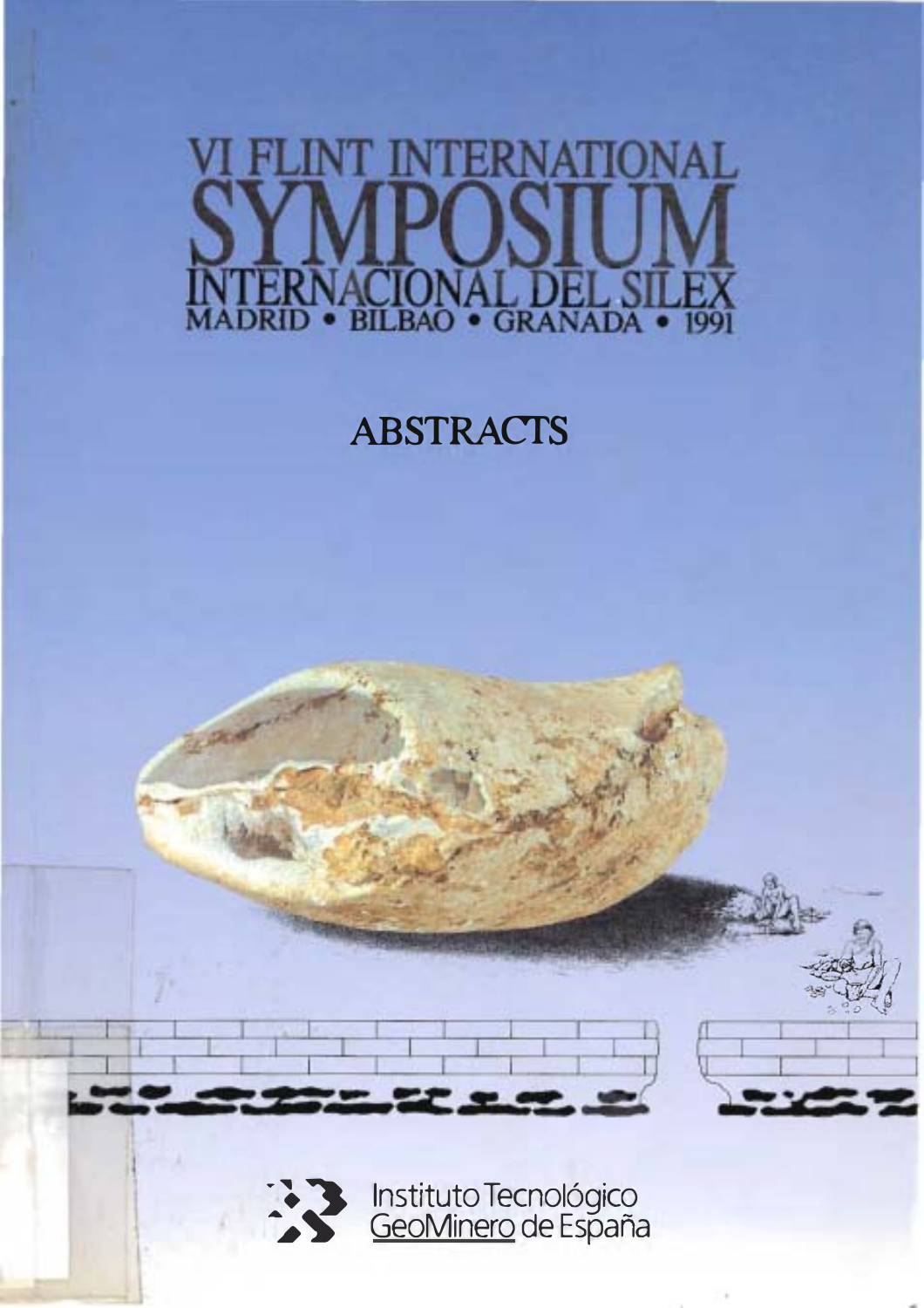El Instituto Tecnológico GeoMinero de España, ITGE, que incluye, entre otras, las atribuciones esenciales de un «Geological Survey of Spain», es un Organismo Autónomo de la Administración del Estado, adscrito al Ministerio de Industria y Energía, a través de la Secretaría General de la Energía y Recursos Minerales (R.D. 1270/1988, de 28 de octubre). Al mismo tiempo, la Ley de Fomento y Coordinación General de la Investigación Científica y Técnica lo reconoce como Organismo Público de Investigación. El ITGE fue creado en 1849.

#### VI INTERNATIONAL FLINT SYMPOSIUM

IS B.N., 84-00-07180-8 Depósito Legal: M-32909-91 Imprime, INTERNATIONAL COPY, S.A. Editores. M.A. BUSTILLO y A. RAMOS-MILLAN Diseño de pertada. A RAMOS-MILLAN y MIGUEL SALVATIERRA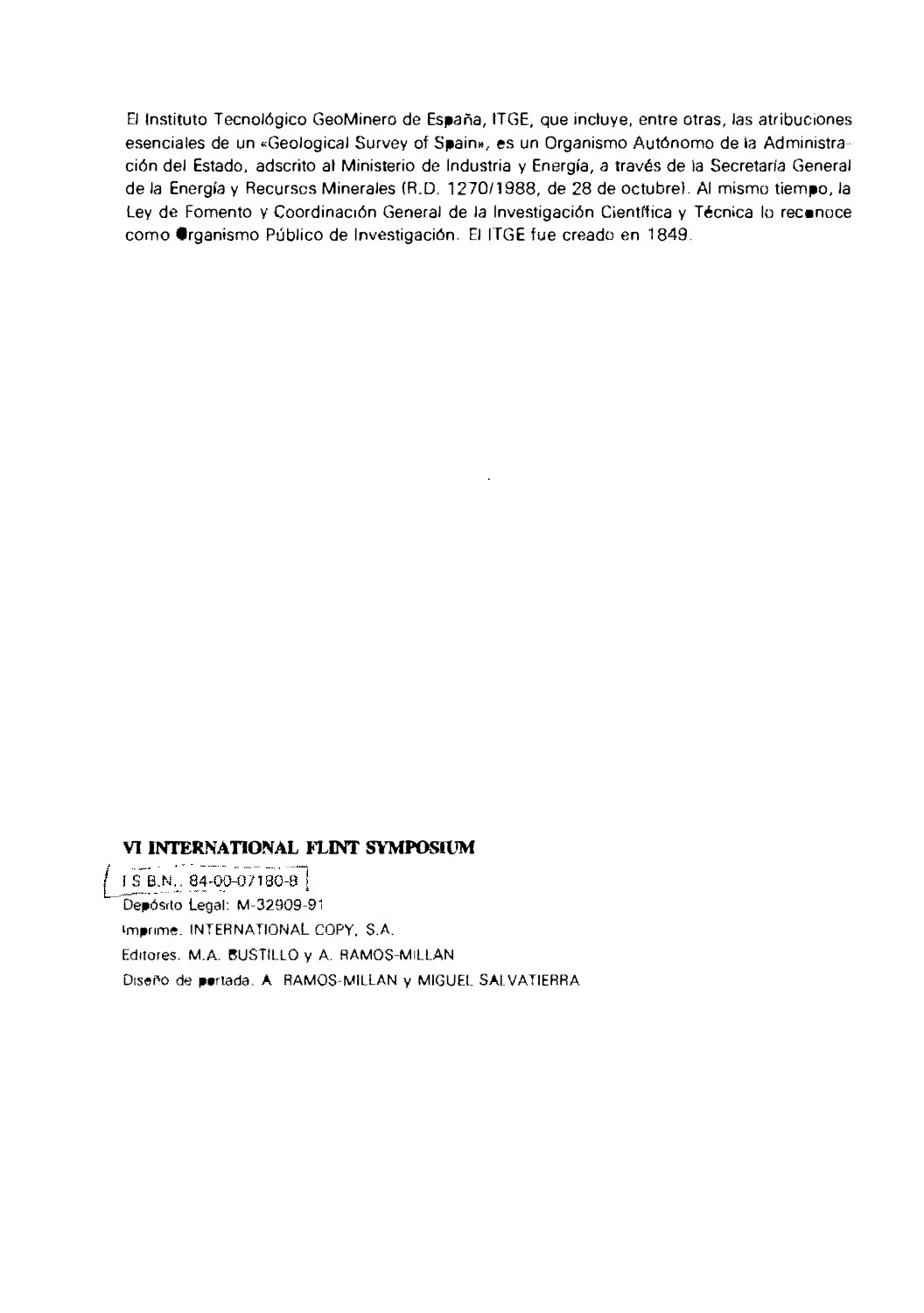#### **INDEX**

#### **GEOLOGY**

#### **INVITED CONFERENCES**

| R. SIEVER - Chert and eceanic silica through geologic time                                                                                                                                                                | 13 |
|---------------------------------------------------------------------------------------------------------------------------------------------------------------------------------------------------------------------------|----|
|                                                                                                                                                                                                                           | 16 |
| SECTION I: SEDIMENTARY AND DIAGENETIC ENVIRONMENTS OF SILI-<br><b>CEOUS ROCKS</b>                                                                                                                                         |    |
| I. NACHEV - Upper cretaceous radiolarian cherts in Bulgaria                                                                                                                                                               | 23 |
| S. YANEV - Genetic environments of chert formations in the paleozoic sections in                                                                                                                                          | 26 |
| J. ARRIBAS-MOCOROA; M.A. BUSTILLO and M. DIAZ-MOLINA - Chert in<br>bioturbated sediments of sabkha paleoenvironment                                                                                                       | 29 |
| F. ORTI; L. ROSELL; A. FALLICK, M. INGLES and J.M. SALVANY - Chert in<br>continental evaporites, Ebro Basin, Spain: Distribution and significance                                                                         | 34 |
| F.P. CALVO: M. POZO: A. BELLANCA: R. NERI: M. STAMATAKIS: S.<br>SERVANT-VILDARY and J. MITSIS - Relationship between lake sedimentary<br>evolution and the origin of opal Iithofacies: the Esquivias section, Middle Mio- | 38 |
| R. MARFL and S. GARCIA-GIL - Silicification processes to the pyroclastic levels on<br>the unconformity surface between Buntsandstein and Muschelkalk (NW Iberian                                                          | 42 |
| P. LAPORTA - A chert stratigraphy for the Cambro-Ordovician kittatinny supergroup<br>in Northen New Jersey, USA: It's stratigraphic relevance and archeological po-                                                       | 46 |
|                                                                                                                                                                                                                           |    |
| <b>SECTION II: PETROLOGY AND GEOCHEMISTRY OF SILICEOUS ROCKS.</b><br><b>METHODS OF STUDY</b>                                                                                                                              |    |
| J. ELORZA and F. GARCIA-GARMILLA - The El Ribero carbonate platform.<br>Silicification, dolomitization, tectonic/sedimentation and sea-level changes (Up-<br>per Cretaceous, Basque-Cantabrian Region, Northen Spain)     | 49 |
| F. GARCIA-GARMILLA and J. ELORZA - Silicifitacion, dolomitization and<br>calcitization processes in the Cueva-Bedon carbonate platform (Upper Creteceous,                                                                 |    |
|                                                                                                                                                                                                                           | 52 |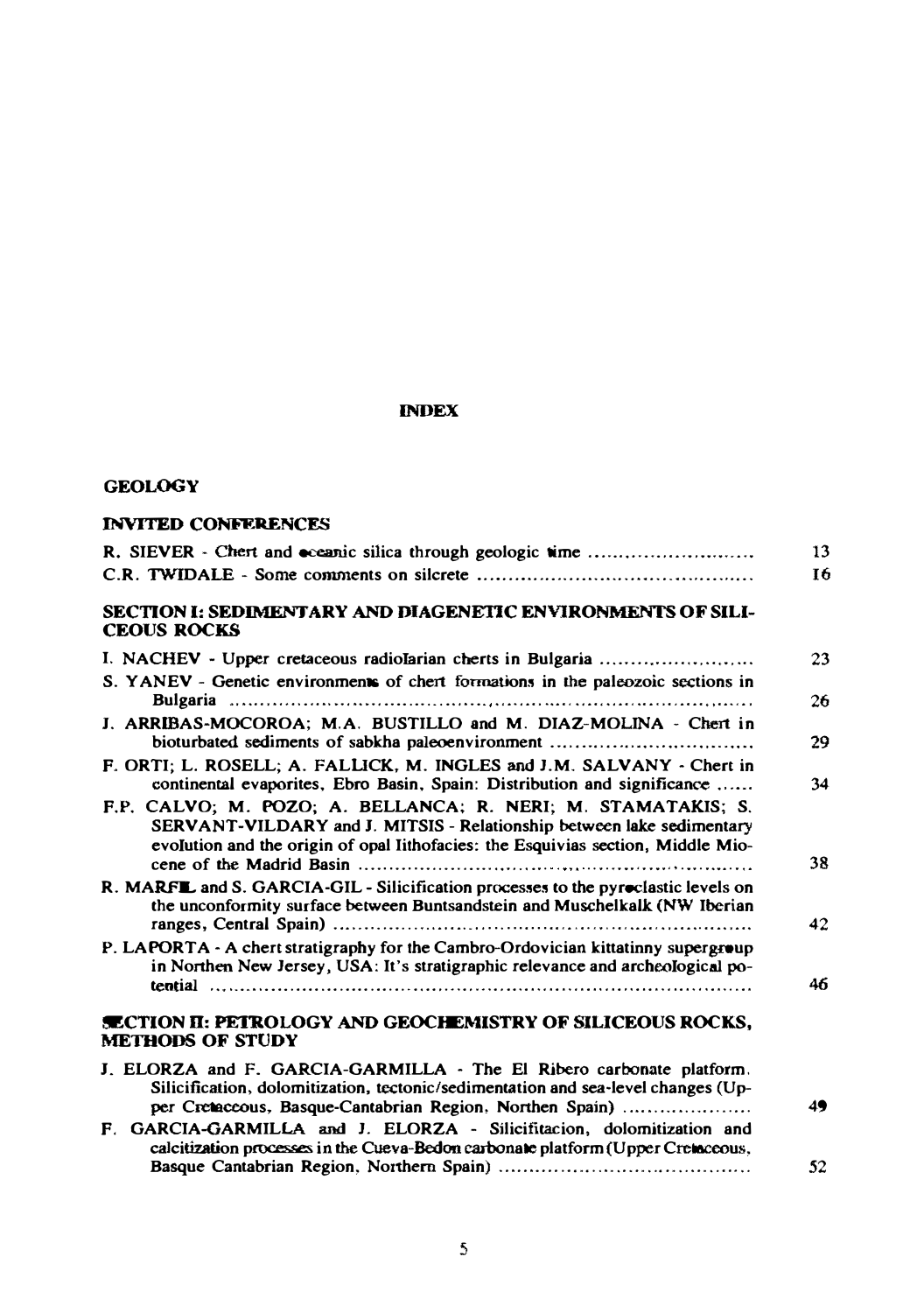#### CHERT IN BIOTIJRBATED SEDIMENTS OF SABKHA PALEOENVIRONMENf

José ARRIBAS-MOCOROA \*; María de los Angeles BUSTILLO-REVUELTA \*\* and Margarita DIAZ-MOLINA \*.

\* Universidad Complutense e Instituto de Geología Económica (C.S.I.C.). 28040 Madrid. España.

\*\* Dpto. de Geología del Museo de Ciencias Naturales (C.S.I.C.). 28006 Madrid. España.

#### Introduction

The tertiary continental deposits of the Loranca Basin are divided into three stratigraphic units: "Unidad Detrftica Inferior", "Unidad Detrltica Superior" and "Unidad Terminal" (DIAZ-MOLINA, 1974; DIAZ-MOLINA et al., 1989).



Three different stages can be distinguished in the "Unidad Detritica Superior". The first corresponds to the most active time interval of the fans, when the Loranca Basin was connected to fue Madrid Basin. During the following stage (Fig.1), synsedimentary folding started to plug the area connecting the Loranca Basin and the Madrid Basin, and local base levels were being established with development of wet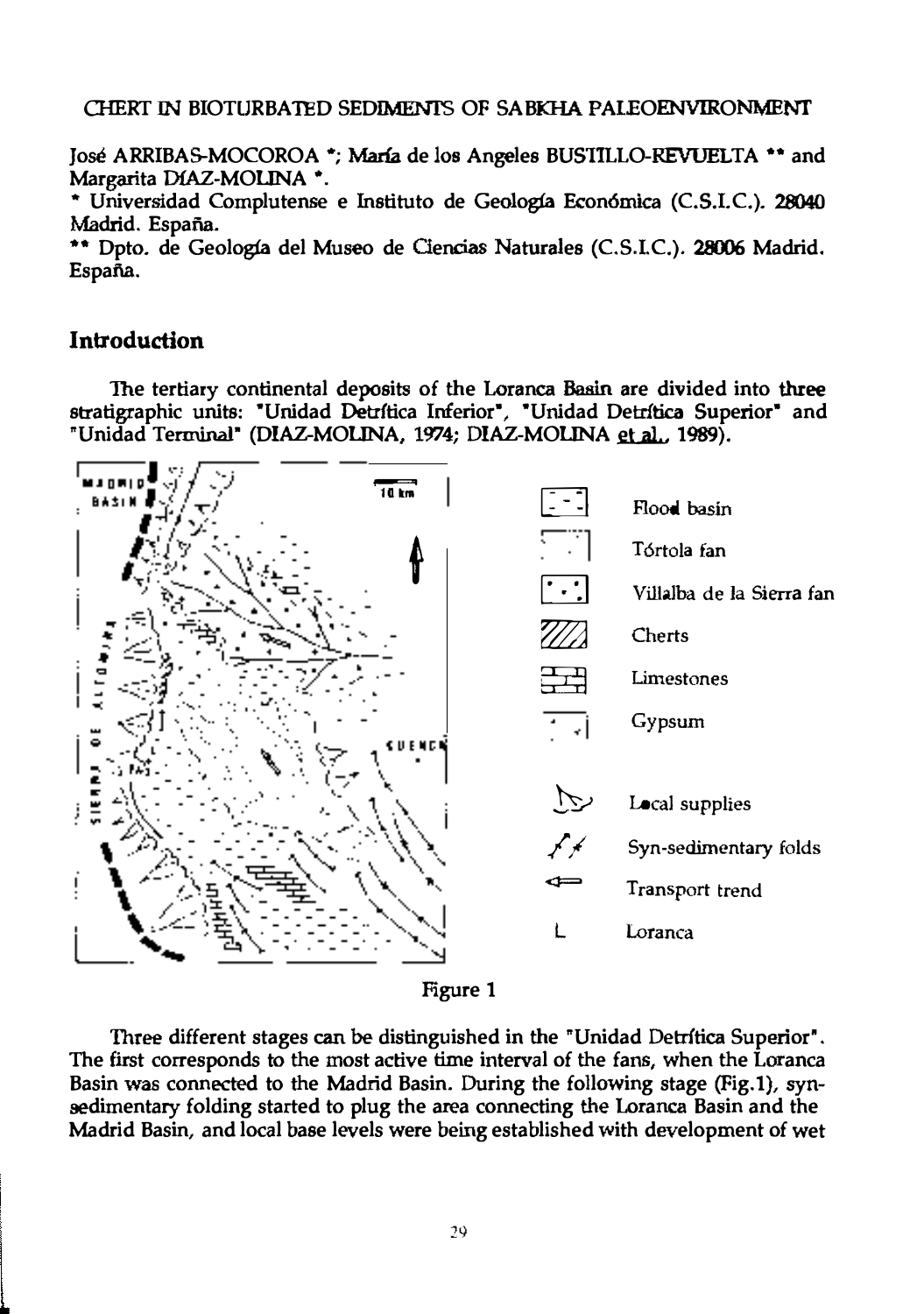areas. The last evolution is characterized by the dominance of gypsum deposits. Chert is a common feature in the stages 2 and 3 associated with gypsum deposits.

## Sedimentology of gypsum deposits

Piaya-Iake environments developed during stages 2 and 3, including: (1) saline mud flat, (2) marginal lacustrine and (3) sait pan.

Saline mud flat consists of silty clays with lenticular gypsum crystals (Fig.2,D), powder gypsum (Fig.2,G) and gypsum with vertically aligned fabric (Fig.2,E). These fades present sequences formed by a lower intervai of sllty clays with gypsum crystals and an upper member of either powder gypsum or gypsum with vertical fabric. These deposits were associated to capillary evaporation processes (WARREN, 1982; ROSEN &: WARREN, 1990).



Figure 2

Marginal iacustrine is represented by interstitial gypsum fades: bipturbated microcrystaiiine gypsum, with or without cherts (Fig.2, B and C). Bioturbated microcrystalline gypsum fades superimposes vertically or interfingers with the external or inner iacustrine fades. Each bed can also reveals a sequence beginning with a micritic rich intervai which evolves upwards to lenticuiar gypsum. The top of the bed exhibits subaeriai features (bird eyes and mud cracks) which indicate that they are very shallow deposits.

Salt pan deposits consists of layered macrocrystalline gypsum deposits (Fig.2, A), showing an equant mosaic fabric of prismatic gypsum. These deposits formed by subaqueous growth from evaporating brines.

associ ated to the outer fades (Fig.2, Fl. Tabular deposits interestratified with sabkha Detrital gypsum constitutes tabular bodies or fill channels. Channels are found and salt pan deposits.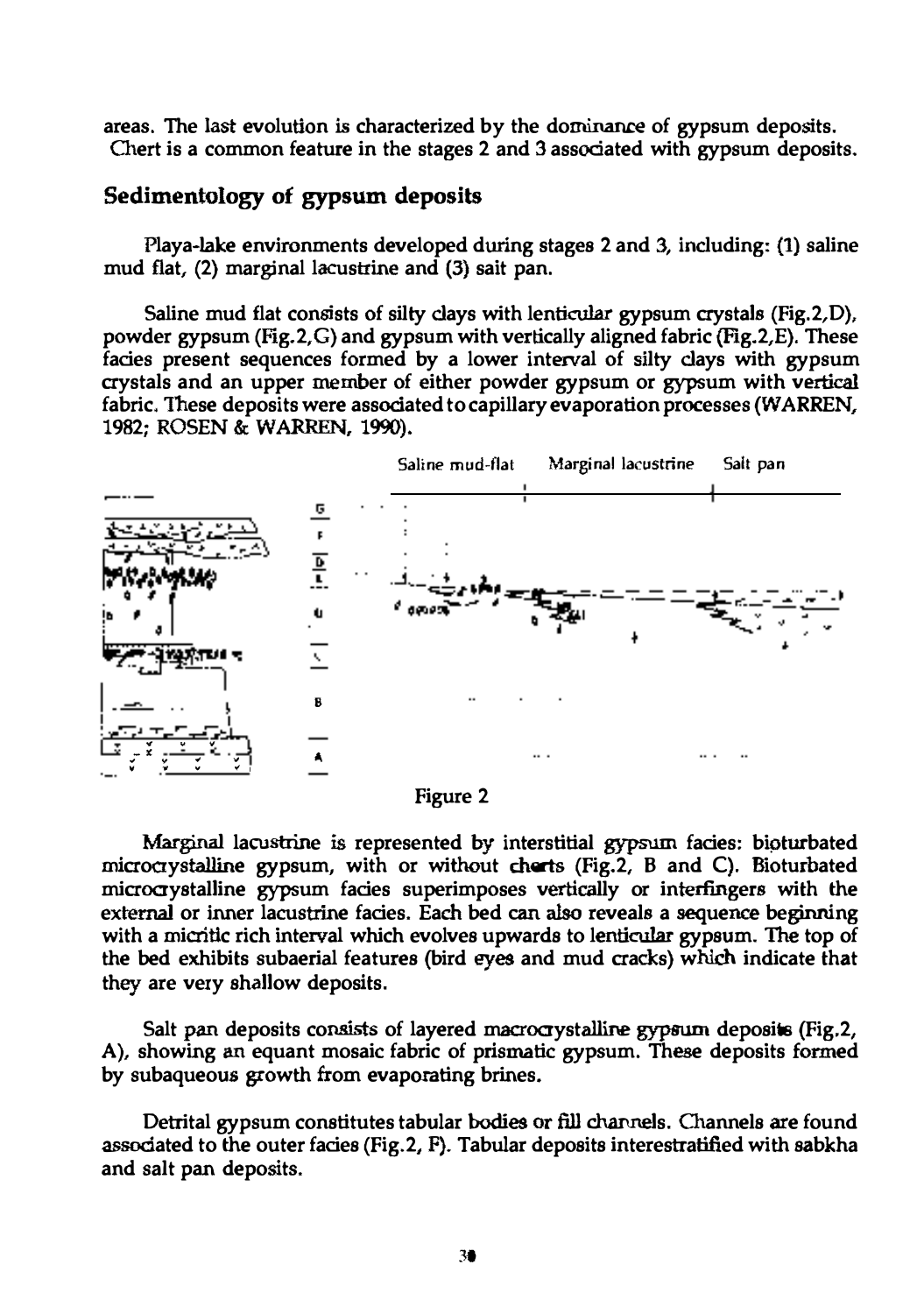#### Cherts: Location and characteristics

The chert appears as nodules  $(2-30 \text{ cm in length})$  lenses  $(0.3-5 \text{ m in length})$  or uneven beds (several meter in length).

In some sections very rich in chert it is possible to find up to eight episodes through the log. The 70% of these chens presents a 'tobular structure' (Fig. 3). In this case chert is composed of a great many vertical and subvertical tobules. The length of these tubules varies from a few centimeters to 40 cm, and the diameter ranges from 0.5 to 1 cm.

They appear in bioturbated lenticular microcrystalline gypsum facies. They are formed by replacement of the gypsum (BUSTILLO &: DIAZ-MOllNA, 1980) and the morphology of the biotorbation structures emerges more clearly in the chert than in the gypsum host rock. These tobules had been interpreted as burrows (DIAZ-MOllNA et al, 1989). When the host rock is incompletely replaced the burrows are the only silicified portion (Fig.3).

The quartz textures of the chert are those typical of evaporite replacements (MILLIKEN, 1979; ARBEY, 1980). The most frequent are: (1) Mosaic of megaquartz (crystal length more than  $20\mu m$ ) (Fig. 3). Crystals enclose prints of euhedral quartz growth, showing alternative dark and clear growth zones. Some crystals are megaquartz zoned by organic inclusions. (2) Awegates (rosettes) are composed of zoned. radiating wedge-shaped megaquartz crystals (Fig. 3). Sometimes these rosettes are

Fibrous quartz (lutecite and quartzine) and mosaic of microcrystalline quartz (crystals less than  $20\mu$ m long) appear occasionally. Lenticular pseudomorphs of gypsum crystals are also present. The size of quartz crystals in the pedotobules are generally smaller than in the matrix.

siliceous corpuscles and occasionally some spores. These corpuscles are thought to Either some rosette centers and megaquartz crystals show minute organic have been formed during the first stages of the silicification, when dissolved organic matter is present in the host rock (BUSTILLO and DIAZ-MOllNA, 1980).

The domination of megaquartz (mosaics or rosettes) indicates that pore fluids originating silicification were relatively poor in silica, and the replacement was slow (MILLOT, 1960; BUSTlLLO, 1976; ARBEY, 1980; among others). The dissolved or ganic matter could have facilitated the formation of these textures.

### Source of silica, location and time of silicification

There is not evidence of biogenic source for the silica. Silica precipitation may be related with the silica enrichments of the ground water in the fans. The detrital sediments of the fans show corrosion of the siliciclastic grains by gypsum (DIAZ-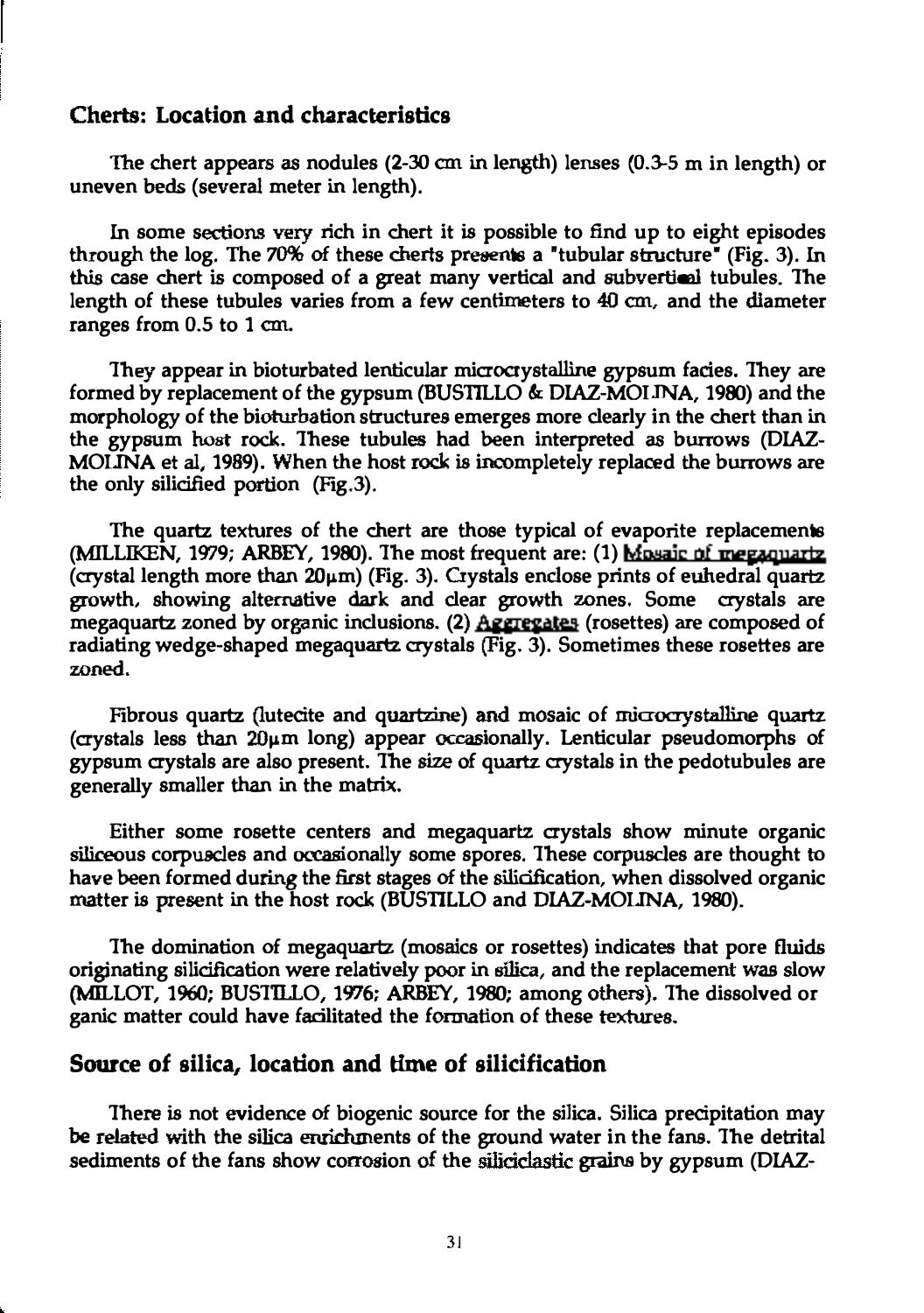MOLlNA et al., 1989). The leaching of silidclastic grains during the gypsum cementation-replacement processes may be responsible for enrichment of groundwater.



Figure 3

This chert is always associated to gypsum in a sabkha environment. These sabkhas were submitted to alternating floods and dry periods. During dry periods the evaporation increased the silica concentration in the pore fluids, and quartzsatured solutions remained impregnating the bioturbated gypsum. According with ZlJLSTRA (1990) the burrow may be a preferential place of silidfication because the oxygen rich water are in contact with the reducing environment of the burrow. Bacteria can also influence silidfication (microbia induce silica precipitation as reported BIRNBAUN and WIREMAN, 1984). The porosity and the changes of pH improved the silidfication process.

#### **Acknowledgements**

Financial support for this work has been provided by the C.I.C.Y.T. research grants  $n^{\circ}$  PB85-0022 and PB87-0264.

### References

ARBEY, F. (1980). Les formes de la silice et !'identification des evaporites dans les formations silicifiees. Bull. Cent. Rech. Explo. Prod. Elf-Aquitaine. 4: 309-364.